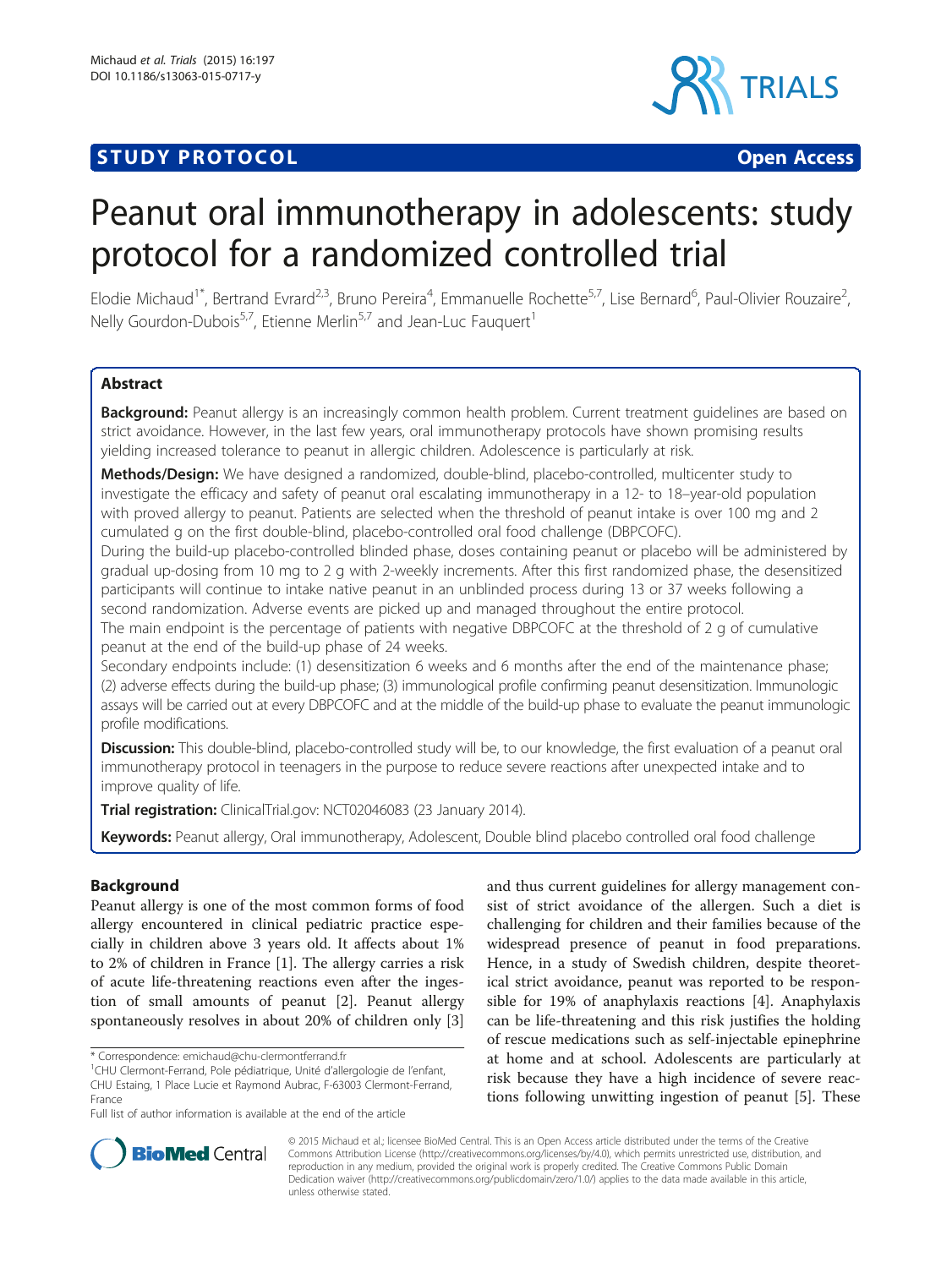reactions account for most of the fatalities caused by food-induced anaphylaxis [[6](#page-5-0)]. However, adolescent behavior is unpredictable and can include consumption of alcohol, which makes it difficult to adhere to a strict avoidance diet. Several studies have indicated that early consumption of allergenic food like peanuts may be a more beneficial strategy. For example, in Israel, where infants are introduced early to peanuts, the prevalence of peanut allergy is lower in children than in the UK [\[7](#page-5-0)]. In adolescent populations, specific oral immunotherapy is an interesting way of modifying the natural history of peanut allergy. Since 2009, peanut-specific oral immunotherapy protocols have been implemented with the aim of inducing desensitization, which was achieved in 61% [[8\]](#page-5-0) to 84% of cases [\[9](#page-5-0)]. In a Cochrane review published in 2012 by Sheikh and Nurmatov [[10](#page-5-0)], only one doubleblind, placebo-controlled study [\[9\]](#page-5-0) validated the concept of oral immunotherapy for peanut allergy in children. However, this trial involved only children aged less than 10 years, and nothing is known about desensitization in adolescents with high-level peanut specific IgE. Recently, Anagnostou et al. demonstrated the interest of tolerance induction versus strict avoidance [\[11](#page-5-0)].

Our aim was to assess the efficacy and safety of oral immunotherapy in a teenage population at risk of severe reactions to peanut in order to improve their quality of life and enable them to eat freely in any restaurant and in the school canteen. We also decided to investigate the length of the maintenance phase needed to induce longterm desensitization.

# Methods/Design

# Objectives and design

The main objective is to investigate in an adolescent population the efficacy and safety of peanut oral escalating immunotherapy up to a maximum level of 2 g of peanut. The secondary objectives are to compare two maintenance durations (13 and 37 weeks) with 2 g daily of peanut intake, to investigate the immunologic effects of peanut oral immunotherapy, and to assess the safety of the procedure.

The study was designed in two phases: build-up and maintenance immunotherapy (Figure 1). After a baseline double-blind placebo-controlled oral food challenge (DBPCOFC), participants will be randomized (R1) in the build-up phase (24 weeks) to one of the two groups (treatment or placebo). At the end of the build-up phase, desensitized participants will be randomized (R2) for the maintenance phase (13 versus 37 weeks' duration). During this second phase there will be no blinding.

A subsequent DBPCOFC will be performed 6 weeks and 6 months after the completion of the maintenance phase to evaluate the peanut's tolerance after stopping the daily peanut's consumption. The participants will have a normal diet (trace of peanut and small quantities of peanut) after the penultimate DBPCOFC.



Figure 1 Study design. Children aged 12 to 18 years with peanut allergy proven in a first double-blind placebo-controlled oral food challenge (DBPCOFC) will enter a double-blind placebo-controlled induction phase through a first 2:1 randomization (R1). After a successful build-up phase, the maintenance phase duration will be determined by a second 1:1 randomization (R2). Double arrow: DBPCOFC. (dotted area: 24 weeks normal dietary; shaded area : 6 weeks wash-out).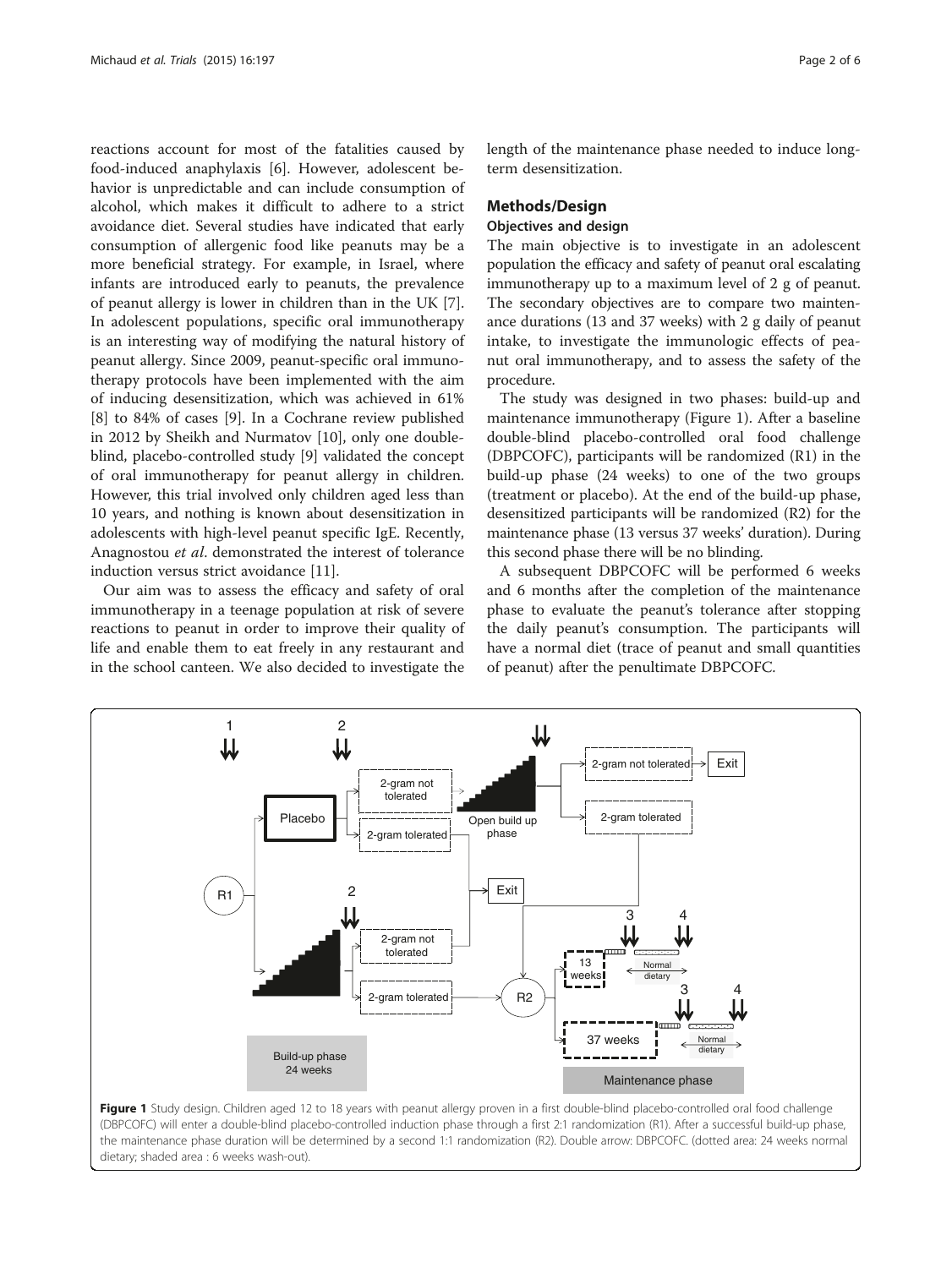#### Consent statement

This peanut oral immunotherapy study is a randomized, double-blind, placebo-controlled, multicenter trial. It was approved by the Institutional Review Board of the University Hospital of Clermont-Ferrand (France). By 1 March 2013, the study had been approved for all centers by a central ethics committee (Comité de Protection des Personnes Sud-Est VI, Clermont-Ferrand, France) with the registration number RBHP-2013-Fauquert and registered at<http://www.clinicaltrials.gov> (NCT02046083). Before inclusion the patients (and their parents) are fully informed of the aims, procedures, safety measures, and practical aspects of the protocol. A written consent is mandatory before inclusion to confirm their agreement.

# Study population

#### Inclusion criteria

Adolescents aged 12 to 18 years with a clinical history of reaction to peanut within 60 min of ingestion or a positive DBPCOFC to peanut below 2 cumulated g will be included.

Sensitization is proved by a positive skin prick test (SPT) (3 mm over the negative control) and/or a serum specific IgE level over 12 IU/mL for peanut or over 5.8 IU/mL for Ara h2 recombinant fraction to peanut.

# Exclusion criteria

Patients with a history of severe peanut anaphylaxis requiring hospitalization in an intensive care unit, participants with severe persistent asthma or poorly controlled atopic dermatitis, or those with another concomitant severe food allergy (egg, milk, nuts, and so on) will be excluded, as will patients affected by lactose intolerance or sunflower allergy.

Participants who tolerate more than 2 cumulated g of peanut during the initial DBPCFC or those with an allergic reaction occurring below an intake of 100 cumulated mg peanut will not be included. Patients unable to follow a daily intake of capsules or to fill in a daily recording of clinical signs were not included as well as those living more far from a reference center to assume management of an acute reaction within 15 min, and those attending another clinical trial. The occurrence of a severe adverse event will lead to exclusion by the investigator or the expert committee.

#### Randomizations

After the initial DBPCOFC, attribution of active treatment (peanut) or placebo will be done by a first randomization (R1) at a ratio treatment/placebo of 2:1. Stratification will be performed every six participants. For the second randomization (R2), the ratio between the two groups will be set at 1:1. Randomizations will be stratified by location due to the multisite nature of the study.

Each patient will be identified by an identification number consisting of the number of permanent investigation center and an individual patient number. The patient number will be assigned chronologically on the randomization list. A comprehensive document describing the randomization procedure will be kept as confidential at the Children Clinical Research Centre, INSERM CIC 1405.

#### Procedures and interventions

Adolescents will be recruited from the pediatric allergy unit in the University Hospital, Clermont-Ferrand, France and from the pediatric departments of Saint-Etienne and Lyon hospitals.

In an education session, the patients and their parents will learn how to recognize food allergy symptoms, to evaluate their severity, and to use the rescue medications and self-injectable epinephrine.

A first DBPCOFC is managed according to national recommendations [[12](#page-5-0)]. It consists in the intake of incremental doses of peanut or placebo according to a randomized plan. A food challenge is declared positive as soon as an objective reaction occurs. At this time discontinuation and management of the clinical reaction should be considered [[13\]](#page-5-0). Blind is released after the second day of challenge. Patients with a peanut allergy threshold above 100 mg and below 2 g cumulative intake of peanut are included in the build-up phase.

During the build-up phase, doses will be administered by gradual up-dosing from 10 mg to 2 g of peanut with 2-weekly increments. Experimental treatment will consist in administration of doses of either peanut or placebo provided by the pharmacy department. The raw material of the peanut treatment is a mixture of peanuts (95.7%) and sunflower oil (4.3%), supplied by MEN-GUYS ©. A certificate of alimentary confirmed the food as suitable for human diet. The doses contain 10 mg to 500 mg of peanut. Placebo will be similarly prepared and comprise the same raw material except for the peanut paste. The participants should take the treatment in the morning. Practice of any sport is prohibited for 2 h. During the protocol, adverse events and rescue medications are picked up in the patient's paper diary. They are quoted according to Ring and Messmer classification [[13\]](#page-5-0). In the event of a grade 1 reaction occurring during the build-up phase, the increments process will not be modified. If a grade 2 or 3 without anaphylaxis reaction occurs, the level of peanut intake may be maintained for three additional periods of 2 weeks, that is, for a maximum duration of 8 weeks. In all cases symptomatic drugs will be prescribed, depending on the severity of the reaction, H1 antihistamines in cases of a mild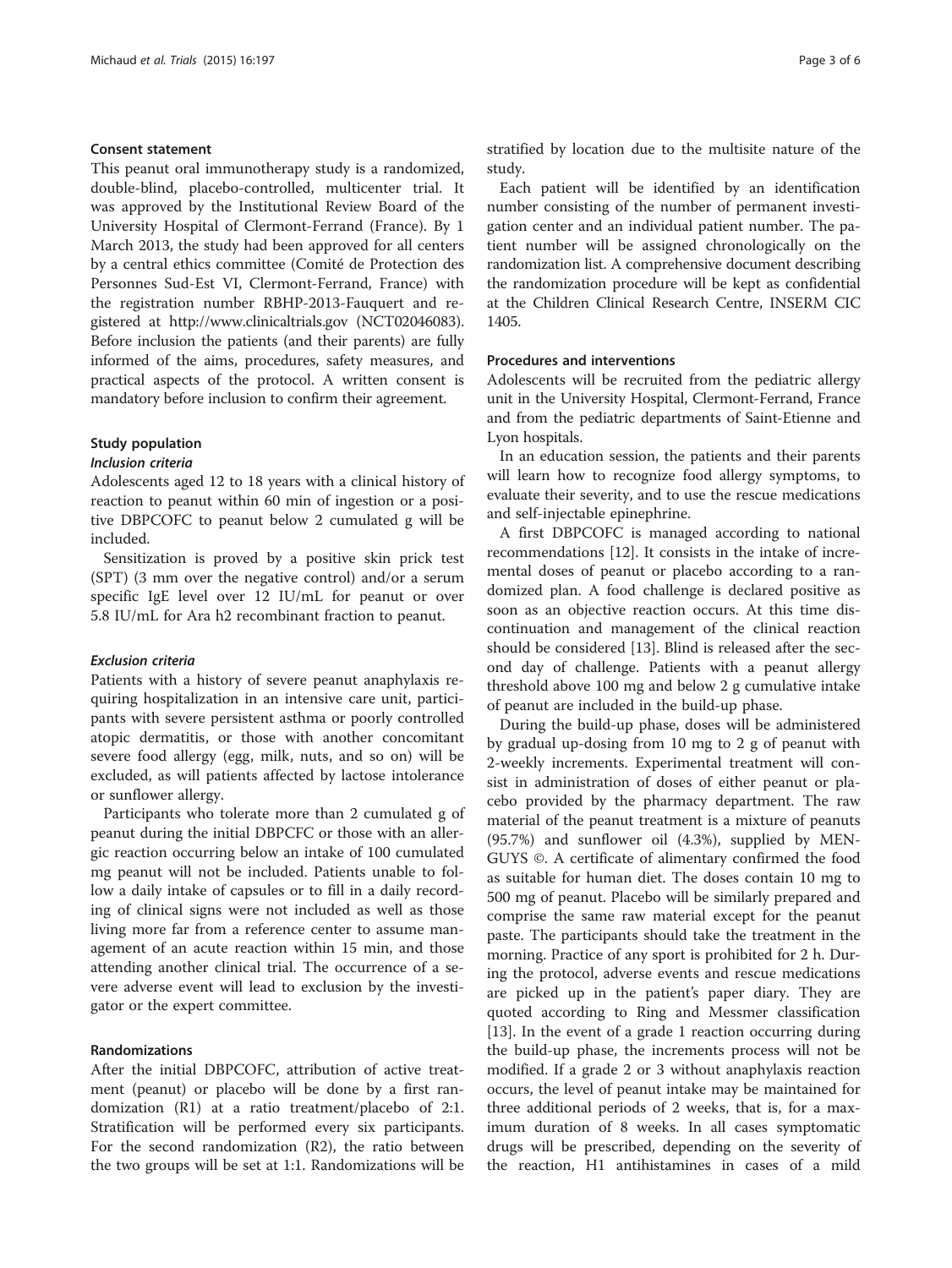reaction (urticaria, rhinitis, conjunctivitis, oral syndrome, acute abdominal pain, and so on), inhaled betamimetics in cases of bronchospasm, and systemic steroids and epinephrine in cases of grade 3 or 4 reaction (systemic anaphylaxis, anaphylactic shock). In the event of a grade 3 adverse reaction without anaphylactic shock, disruption should be considered. Grade 3 with anaphylactic shock and grade 4 reactions should lead to questioning the independent committee and excluding the patient. During the entire protocol, the patients are allowed to take any medication including inhaled steroids and antihistamines if needed.

During the maintenance phase, children will receive a 2 g package of crushed peanut of the same origin. Clinical follow-up is performed in the investigation center every 4 weeks. A third DBPCOFC is performed 6 weeks after the end of this maintenance phase of 13 versus 37 weeks' duration, depending on second randomization. Finally, a fourth DBPCOFC is performed after a 6-month period where diet is free, peanut intake is freely recommended. During the entire protocol, participants will follow a diet consisting of avoidance of peanut. A weekly meeting involving all investigators allows defining the management of adverse events and the protocol's achievements. Discontinuation of the protocol can be decided at any time by the investigator or the patient, and is mandatory when ordered by the independent data monitoring safety committee.

# Complementary investigations

# In vivo tests

Skin prick tests to peanut will be performed before each DBPCOFC, including a positive (histamine hydrochlorhydre 10 mg/mL) and a negative (saline solution) control.

# In vitro tests

The immunological profile will be monitored during the protocol before each DBPCOFC. Assays include total IgE and IgG 4 levels, peanut specific IgE and IgG4 levels for peanut and the following recombinant fractions: rAra h1, rAra h 2, rAra h3, rAra h8, rAra h9 (ImmunoCAP<sup>®</sup>, Phadia 250®, Thermofischer®). In addition, peanut specific basophil activation and degranulation will be assessed by a basophil activation test (CCR3, CD63, and CD203c, Flow CAST® and CD203c Reagent set, Bühlmann).

In addition, specific peanut IgE and IgG4 assays will be measured midway through the build-up phase. Crossreactions will be evaluated during the initial assessment. Assays include specific IgE levels for lupine, walnut, almond, hazelnut, pistachio, sunflower, and Cross Carbohydrate Determinants (CCD). All samples will be stored at -80°C in a serum bank approved by the Agence Nationale de Securité du Médicament (ANSM) (2012-A01040-43).

#### Judgment criterion

During each DBPCFC, peanut intake will be incremented every 30 min as follows: 10 mg, 20 mg, 40 mg, 80 mg, 160 mg, 300 mg, 500 mg, 890 mg, 2 g, 5 g. DBPCOFC will be considered positive at the threshold of 2 g if a patient exhibits at least one clinical objective sign of allergic reaction (dermatological, respiratory, gastrointestinal, or systemic involvement) within 30 min following the intake. If the patient reports subjective signs, 30 min can be added. Thereafter, the cumulative intake dose will be considered as the positive threshold of the OFC.

# Study endpoints

The main endpoint is the percentage of patients who satisfy to the judgement criterion, that is, negative DBPCOFC at the threshold of 2 g of cumulative intake of peanut at the end of the build-up phase of 24 weeks. Secondary endpoints include:

- the percentage of patients with a negative DBPCOFC at the threshold of 2 cumulated g performed 6 weeks and 6 months after the end of the maintenance phase;
- the percentage of patients who quadruplet their reaction threshold between the first and the second DBPCOFC;
- the percentage of adolescents who have adverse effects during the build-up phase (degree and number of adverse events, use of rescue medication, rescue consultations; and hospitalizations);
- immunological profile confirming peanut desensitization (skin prick tests, peanut specific IgE and IgG 4, basophil activation test).

# Blinding

Indistinguishable peanut and placebo doses will be sent by the hospital pharmacy department. Investigators will not be aware of the treatment allocation of the patient, including during the DBPCOFC. A computer program will generate the coding list and will allocate coding numbers to patients from the specific trial site. In each participating center, the data will be collected and recorded onto case report forms (CRFs) by local research coordinators blinded to the randomized intervention. A trained research coordinator, also blinded to the randomized intervention, will centralize data from all sites and will record them onto an electronic database.

# Suspension of protocol

The protocol may be suspended for an individual patient if a severe adverse event occurs at any time during the protocol or if the patient cannot complete the build-up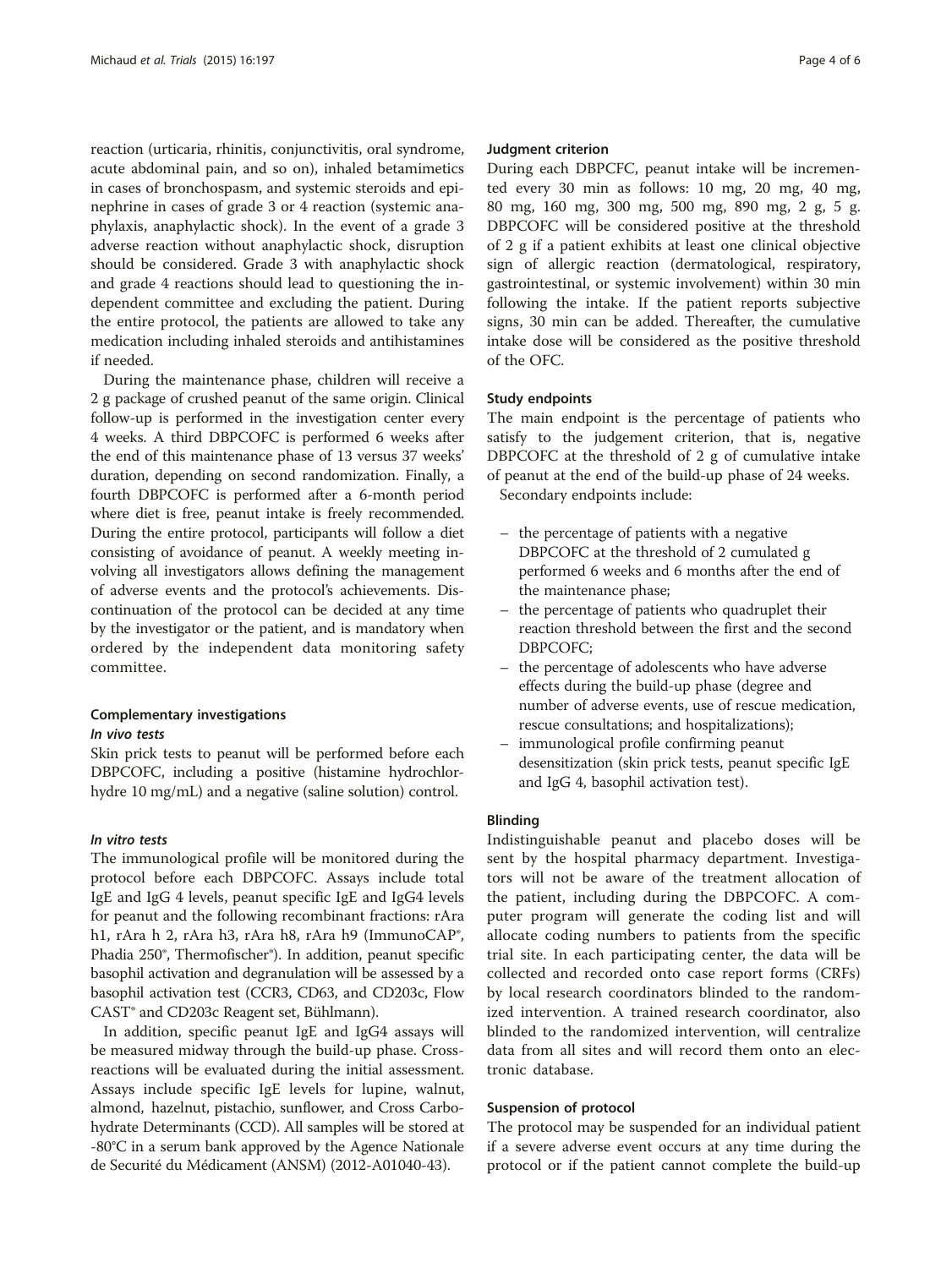phase because of severe or repeated allergic reactions leading to prolonged stagnation at a given step.

The data monitoring safety committee will recommend interruption of the trial if a patient's safety is compromised.

#### **Statistics**

For this study, 60 randomized patients are necessary to detect a 50% difference in the primary outcome, at a two-sided α level of 0.05 and a statistical power of 90%, assuming a 60% rate of desensitization after the build-up phase in the treated group and 10% in the placebo group [[8,9](#page-5-0),[14](#page-5-0)]. Assuming a successful completion of desensitization of 65%, 40 patients should be entered at the second randomization.  $n = 20$  patients by group will provide a minimal statistical power of 80% to detect a relative difference of 30% after the maintenance phase.

Statistical analysis will be conducted on an intentionto-treat basis. Fisher's exact test will be used for primary outcome analysis. Continuous variables will be compared with the unpaired t test or the Mann-Whitney test when appropriate. Owing to sample size, non-parametric tests will often be preferred. Longitudinal analysis using random-effects models will be performed to take into account between and within subject variability. All analyses will be conducted with Stata statistical software, version 13 (StataCorp LP, College Station, TX, US). A two-sided P value of less than 0.05 will be considered to indicate statistical significance.

#### Registration

Data will be collected and recorded onto CRFs in each center by trained local research coordinators blinded to the randomized intervention. A trained research coordinator will centralize data from all sites and will record them onto the electronic database. The data will comprise pre-randomization and baseline characteristics (gender, age, height, weight, the first reaction with peanut, any food allergy, treatments) and items recorded the day of the first DBPCFC: wheal of skin prick test, total IgE and IgG4 assays, specific IgE and IgG4 to native peanut and to the main recombinant fractions of peanut (Ara h1, Ara h2, Ara h3, Ara h8, Ara h9).

#### Data handling and record keeping

Data will be handled according to French law. All original records (including consent forms, CRFs and relevant correspondence) will be archived at trial sites for 15 years. The clean database file will be anonymized and maintained for 15 years.

#### Study organization and funding

The study is an investigator-initiated trial. The study will be promoted by the University Hospital, ClermontFerrand, France. There is no industry support or involvement in the trial.

#### Duration and timeline

Patients from three French University Hospitals will constitute the study population. Trial tools (CRF, randomization system) were developed in 2013. The protocol was submitted for first approval by the ethics committee in 2013 and definitively accepted in March 2014. The 28-month inclusion period started in September 2013. The database will be 'edited' and finalized in 2016. The data will then be analyzed and incorporated into an article that will be submitted for publication.

### **Discussion**

Peanut allergy is a frequent and severe allergy in children [[15\]](#page-5-0). Eighty percent of patients remain allergic at the age of 16 years. Until the last decade, the management of peanut allergy was limited to allergen avoidance but since then various interventional protocols of induced tolerance have been developed and tested. The aim of this new mode of treatment is to reduce severe reactions after unwitting ingestion of peanut and to improve quality of life [\[8,9,14](#page-5-0)-[16\]](#page-5-0). The mechanism by which induced tolerance to food allergy works is still a subject of debate, as is the route of application of the allergen. Greater safety has been achieved since the adoption of slow increases in the increments of doses but as the treatment is still in its infancy stages it is not yet used in daily practice. In 2012 a Cochrane data analysis [\[10](#page-5-0)] validated only one double-blind versus placebo study. In this study, most patients were children. However, adolescents are a population at risk in terms of serious adverse events and reduced quality of life. The incidence of accidents subsequent to unexpected intake remains high [[5\]](#page-5-0) at this age. In addition, spontaneous resolution of peanut allergy is unlikely after the age of 12 years.

As far as avoidance remains the sole treatment, its practice is hazardous. The term 'traces' is commonly used on the labels of various foods. Its definition, however, remains unclear and varies according to countries. Since there are very few trials about oral immunotherapy for peanut allergy in children, there is no well-admitted method on doing such trial. In particular, the threshold to assess peanut tolerance is of importance. We chose the threshold of 2 g of peanut because it allows a security gap in relation to trace levels and is consistent with normal daily eating habits. This means that any amount over 2 g (4 peanuts), which is a common level of intake in West European countries, is not allowed. The patients who adhere to the protocol will improve their daily quality of life and reduce the risk of severe reactions after unwitting intake [\[17](#page-5-0)]. Inclusion criteria were drawn up